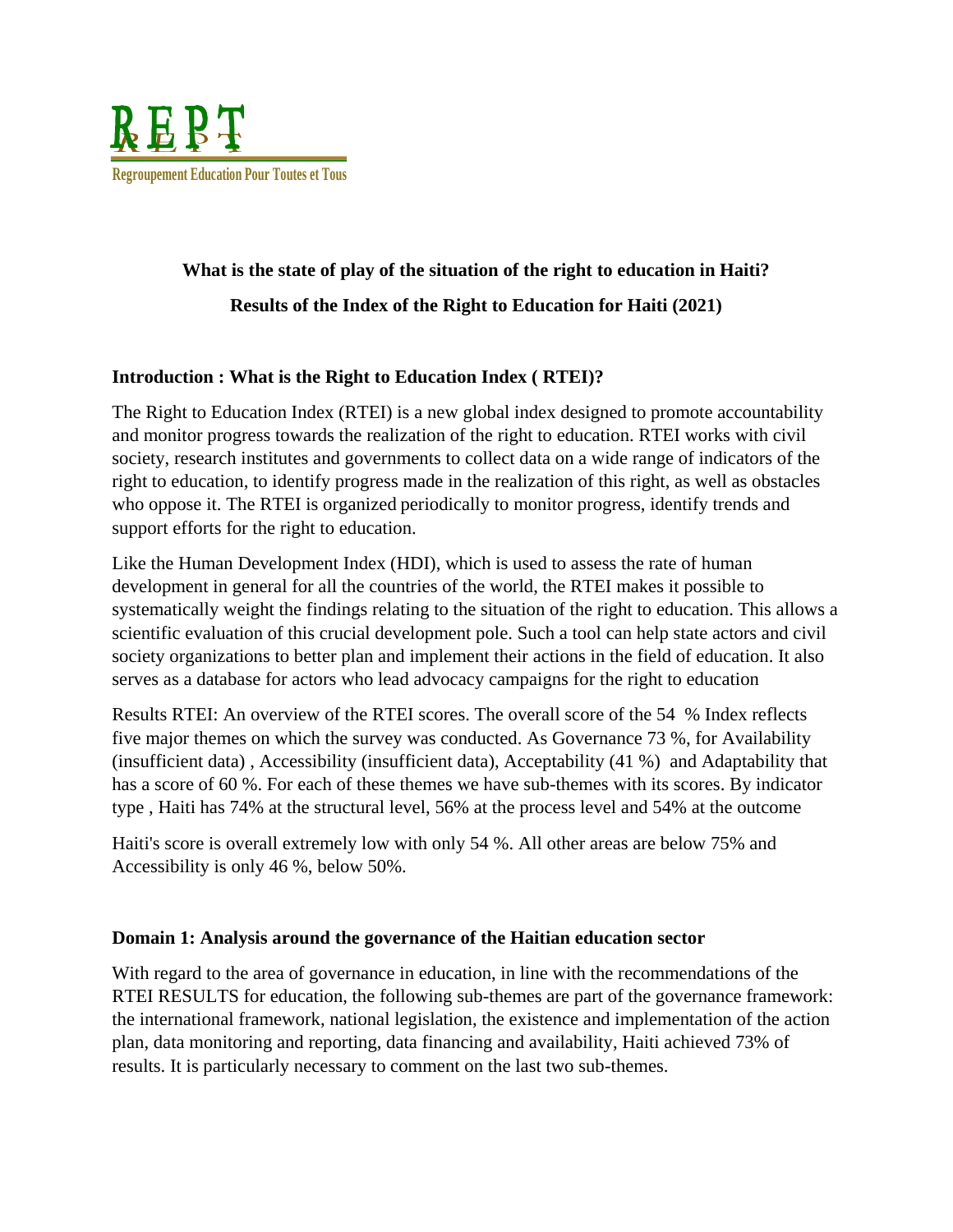### **1.1.- Data availability**

At first glance, it should be noted that according to the results of the RTEI index in the area of data availability, Haiti with 75 % is the least successful country. This means that the real situation of the right to education in Haiti is largely unknown. This weakness also reflects the lack of governance and government infrastructure to effectively manage the education system.

## **1.2. - Financing of education**

The State has the primary responsibility for the education of the population and must ensure the orientation, management and financing of the educational offer necessary for the populations of the country's urban and rural areas. The state must make adequate financial resources available in its budget to be able to assume its responsibilities

Although there is a lack of data, with regard to the financing of education, we can point out that in the last six (5) years, However, in the 2021 RTEI, that for the past six (6) years, the education budget has been cut in half. Public spending in the education system has increased from 20% to 10% of the national budget in the space of six years (2016 to 2021), despite the fact that the Haitian state has committed internationally to devote 20% of its budget to national education.

Expressed as a percentage of GDP allocated to education, government expenditure on education was 2% in 2021 according to available data

#### **Domain 2**: **Analysis around the accessibility in the Haitian education sector**

There is also a lack of data regarding accessibility. We can however report that the free education like sub-theme of the accessibility is only 46% in the RTEI 2021 index. Haiti has its worst result in the field of accessibility with this 46 %

Note that the education in Haiti is divided into two systems, the public system and the private system. The public system is financed by the state while the private network is financed largely by households, followed by charitable missions and by subsidies from private institutions. It should also be said that the state grants some subsidies to certain religious and private secular schools.

These two sectors are under the supervision and academic guidance of the MENFP (Ministry of National Education and Vocational Training), but in reality, there is little oversight about private schools. They are fee-paying schools whose amounts vary from one school to another. Some of them require payments in US dollars even when the national currency is the Gourde.

Public schools represent less than 10% or 8.99% (The private schools 91.01 % ) of Haitian schools and they accommodate less than 20% or 19.33% (The private schools more than 80 %) of the school population according to the MENFP's Decennial Education and Training Plan (PDEF) 2020-2030